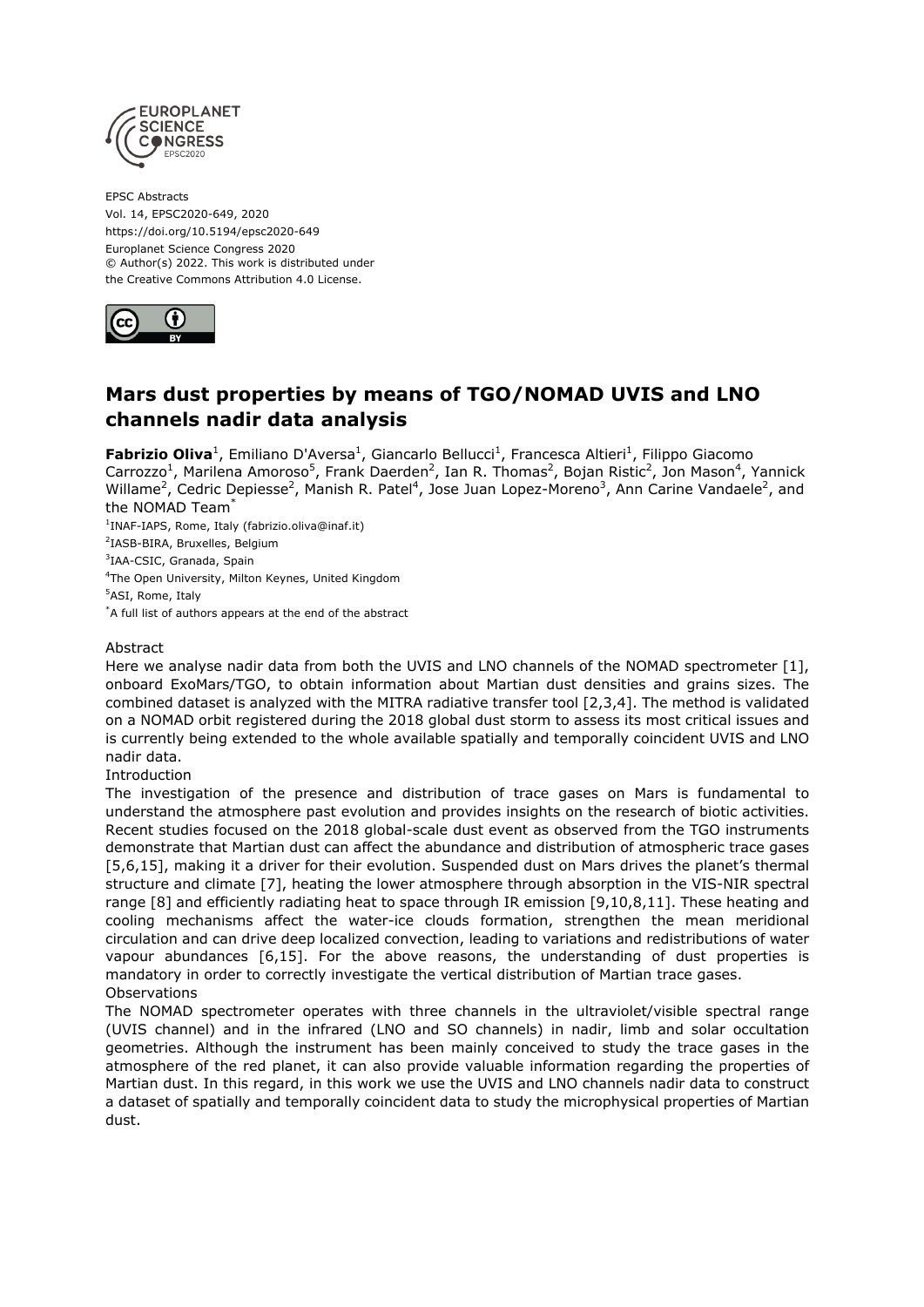## Method

The UVIS spectral range alone (0.20–0.65 μm) does not allow to disentangle with high precision the information related to the dust density from that of dust grains sizes. The use of both the ultraviolet/visible and infrared ranges together is mandatory in order to obtain these properties. Indeed, we show that while the order of magnitude of the dust optical depth can be inferred from the UVIS data alone, dust grains sizes can be retrieved only by studying how the observed spectra bend between visual and near infrared wavelengths. For the purpose of the analysis presented here we use only LNO orders covering the wavelength range 2.20-2.65 μm, which is approximately free from gaseous absorption and, hence, it is suitable to investigate dust properties. We use the MITRA radiative transfer model and inversion algorithm to retrieve dust densities and grain sizes. We take the temperature-pressure profiles from the Mars Climate Database (MCD, [12]) and use the dust optical constants from [13]. The procedure followed to derive the surface albedo spectra, needed in the forward model, is based on the SAS method [14] applied to the OMEGA dataset. For this reason, we use UVIS data only down to 0.4 μm to avoid extrapolating the information of the surface albedo at wavelengths shorter than OMEGA lower spectral limit. This method is tested and validated on a NOMAD observation acquired on the 8th of June 2018 during a global dust storm and is now being extended to all spatially and temporally coincident observations of UVIS and LNO channels. If no coincident LNO observations are available for a certain UVIS orbit, we apply the MITRA tool to the UVIS spectral range alone to obtain the dust integrated optical depth. Summary

The presented method allows to study the properties of Martian dust obtaining information on grains densities and sizes whenever temporally and spatially coincident UVIS and LNO observations are available. When this is not possible, the analysis is performed on the UVIS data alone to obtain the dust integrated optical depth. Through the application of this method to the whole NOMAD dataset we aim to produce a set of dust properties associated to each observation with a precision that is only achievable by exploiting the combined UVIS and LNO spectral ranges. Acknowledgements

ExoMars is a space mission of the European Space Agency (ESA) and Roscosmos. The NOMAD experiment is led by the Royal Belgian Institute for Space Aeronomy (IASB-BIRA), assisted by Co-PI teams from Spain (IAA-CSIC), Italy (INAF-IAPS), and the United Kingdom (Open University). This project acknowledges funding by the Belgian Science Policy Office (BELSPO), with the financial and contractual coordination by the ESA Prodex Office (PEA 4000103401, 4000121493), by Spanish Ministry of Science and Innovation (MCIU) and by European funds under grants PGC2018-101836-B-I00 and ESP2017-87143-R (MINECO/FEDER), as well as by UK Space Agency through grants ST/R005761/1, ST/P001262/1, ST/R001405/1 and ST/R001405/1 and Italian Space Agency through grant 2018-2-HH.0. This work was supported by the Belgian Fonds de la Recherche Scientifique – FNRS under grant number 30442502 (ET\_HOME). The IAA/CSIC team acknowledges financial support from the State Agency for Research of the Spanish MCIU through the 'Center of Excellence Severo Ochoa' award for the Instituto de Astrofísica de Andalucía (SEV-2017-0709). US investigators were supported by the National Aeronautics and Space Administration. Canadian investigators were supported by the Canadian Space Agency.

References:[1]Neefs, E., et al, 2015. Appl. Opt. 54, 28, 8494-8520.[2]Oliva, F., et al, 2016. Icarus 278, 215-237.[3]Sindoni, G., et al, 2013. EPSC2013.[4]Oliva, F., et al, 2018. Icarus 300, 1-11.[5]Daerden, F., et al, 2019. Icarus 326, 197-224.[6]Vandaele, A.C., et al, 2019. Nature 568, 521-525.[7]Kahre, M.A., et al, 2008. Icarus 195, 576-597.[8]Korablev, O. ,et al, 2005. Adv. Space Res. 35, 21–30.[9]Gierasch, P.G., Goody, R.M., 1972. J. Atmos. Sci. 29, 400–402.[10]Pollack, J.,et al, 1979. J. Geophys. Res. 84, 2929–2945.[11]Määttänen, A., et al, 2009. Icarus 201, 504-516.[12]Millour, E., et al, 2015. EPSC2015.[13]Wolff, M.J., et al, 2009. J. Geophys. Res., 114, E9.[14]Geminale, A., et al, 2015. Icarus 253, 51-65.[15]Aoki, S., et al. 2019. J. Geophys. Res.: Planets,124, 3482-3497.

**NOMAD Team**: PI: Vandaele, Ann Carine; Co-PIs: Lopez Moreno, Jose Juan; Bellucci, Giancarlo; Patel, Manish; Altieri, Francesca; Aoki, Shohei; Bauduin, Sophie; Bolsée, David; Carrozzo, Giacomo; Clancy, Todd; Cloutis, Edward; Crismani, Matteo; Daerden, Frank; Da Pieve, Fabiana; D'Aversa, Emiliano; Depiesse, Cédric; Erwin, Justin; Etiope, Giuseppe; Fedorova, Anna; Funke, Bernd; Fussen,